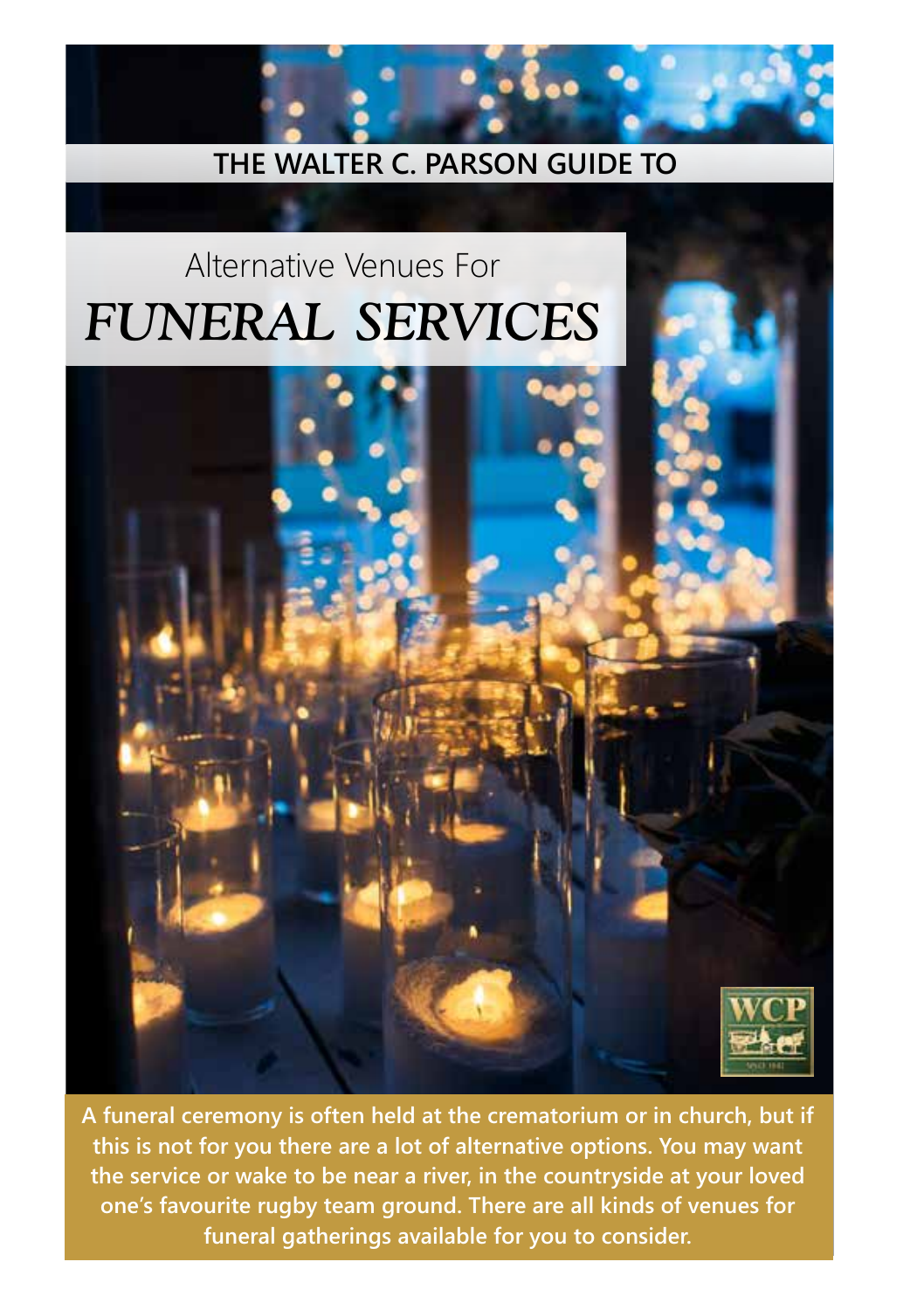#### THE MOORLAND GARDEN



*The Moorland Garden is located on the edge of Dartmoor National Park. The hotel is a short drive from Plymouth and Tavistock and nestled in nine acres of picturesque, tranquil moorland gardens.*

**Cost for service only** £250.00

**Cost for service if reception is held at venue** £0.00

**Contact:** Laura Braithwaite Tel: 01822 852245

**Address:** Yelverton, South Devon, PL20 6DA

### DEVONPORT GUILDHALL



*The stunning Main Hall is a versatile light airy space where seating can be arranged for 50 to 200 people. With beautiful stained glass windows and high ceilings, there is a historic ambience which is friendly but also impressive.*

**Cost for service only** £385.00

£8.00 per head **Cost for service if reception is held at venue**

**Contact:** Tel: 01752 395028

**Address:** Ker Street,Plymouth Devon, PL1 4EL

### PENTILLIE CASTLE



*Pentillie is family-run award winning wedding and events venue with five star accommodation set in the centre of a 2,000 acre estate set on the Cornish bank of the River Tamar.*

**Prices are given on application** 

**Contact:** Tel: 01579 350044

**Address:** St Mellion, Saltash PL12 6QD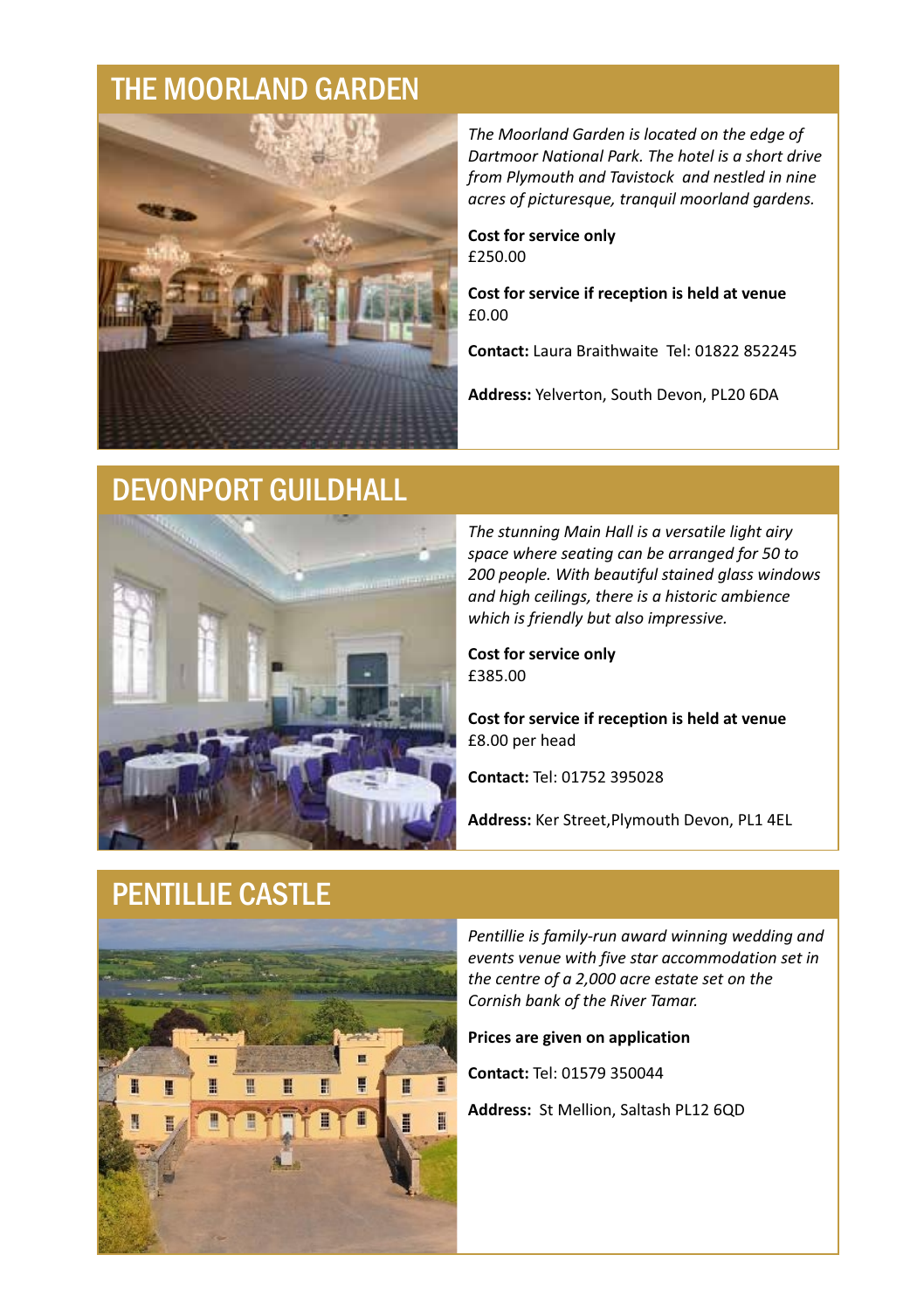# ALBION RUGBY CLUB



*The marquee at Plymouth Albion Rugby Club is available for both funeral services and receptions. Seating can be laid out for between 150-180 with full music and projector system available.* 

£200-400 depending on facilities used. **Cost** 

**Contact:** Martin, Alex or Mike Tel: 01752 565064

**Address:** Brickfields Recreation Ground, 25 Damerel Close, Plymouth, PL1 4NE

# BORINGDON PARK GOLF CLUB



*Based in Plymouth we are in the perfect location, just 5 minutes from the A38. We will ensure you benefit from a high level of personal service from start to finish. Our rates are extremely competitive and all packages are individually priced and based upon your individual requirements.*

**Contact us to discuss your requirements and prices.**

**Contact:** Tel: 01752 339113

**Address:** 55 Plymbridge Road, Plympton, PL7 4QG

#### FORD PARK CEMETERY



*One of the most beautiful funeral chapels in the southwest with seating for ninety. Wherever possible we try to meet your wishes and always with sensitivity and compassion.*

£95.00 **Cost for service only**

**Cost for service if reception is held at venue** £95.00

**Contact:** Jackie Tel: 01752 665442

**Address:** Ford Park Road, Plymouth, PL4 6NT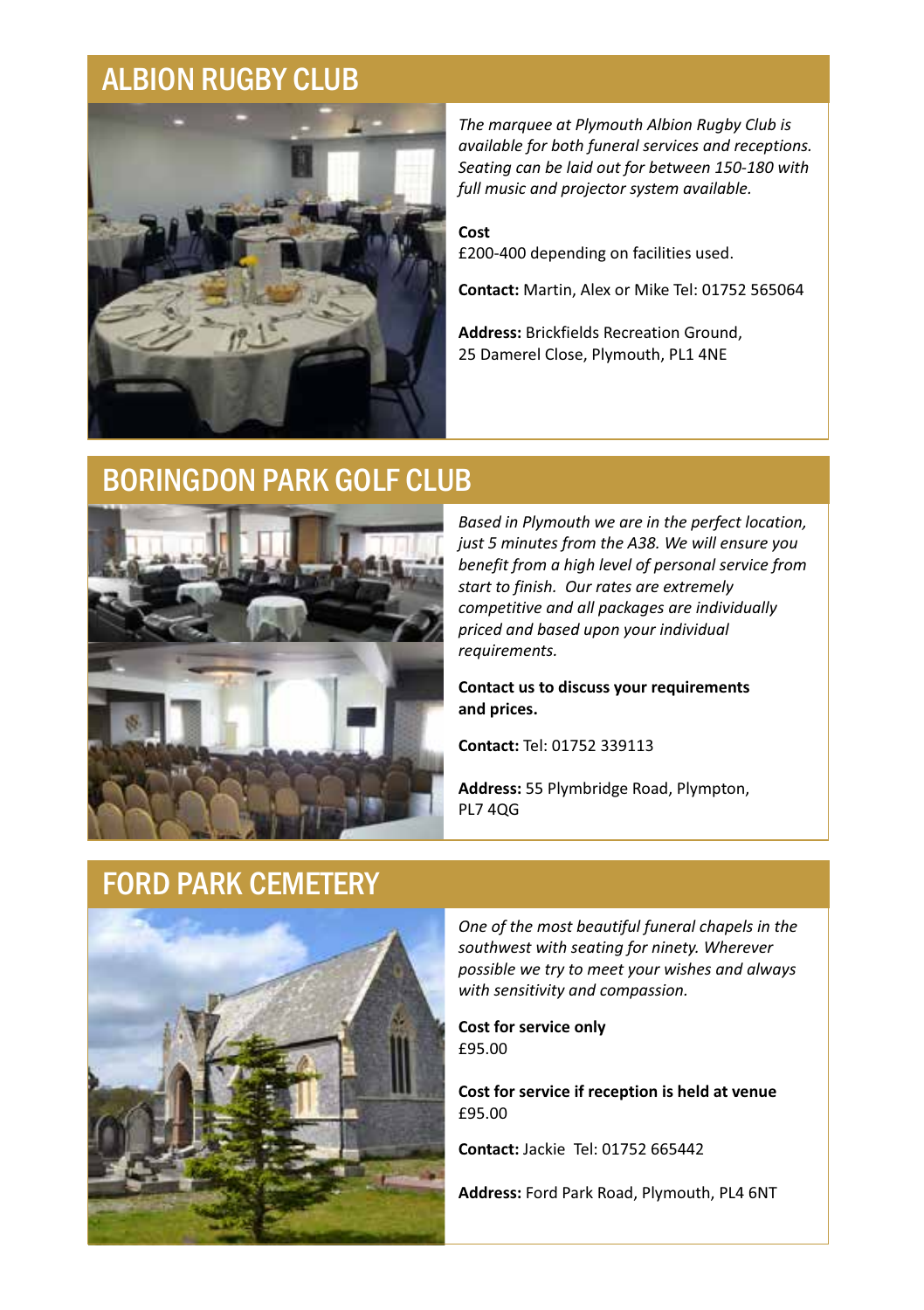# MOUNT BATTEN CENTRE



*The Mount Batten Centre offers a unique and picturesque setting to hold your function. We have several function rooms available and can cater for up to 120 people.* 

#### **Free venue if reception is held here**

**Contact:** Tel: 01752 404567

Plymouth, PL9 9SJ **Address:** 70 Lawrence Road, Mount Batten,

#### STADDON HEIGHTS GOLF CLUB



*We recognise that sometimes your special day might just consist of a small discrete party for a few friends and close family only, perhaps midweek. This is no problem. Rest assured, that whatever the size, style or timing of your event we will work hard to ensure a special day for you.*

**Reception Only** £10, £12.50, £15.00<br>1 room max 60 1 room max  $100$ 

**Contact:** Sharron Bailey or Jonathon Wig Tel: 01752 402475

**Address:** 96 Staddon Lane, Plymstock, PL9 9SP

#### LANGDON COURT



*Langdon Court is a stunning 16th Century Manor House hotel in Devon. The house offers a warm and welcoming atmosphere. Langdon Court is one of the finest boutique hotels in Devon and is located only 6 miles from Plymouth City Centre.*

#### **For prices and packages please contact Emma.**

**Contact:** Emma Tel: 01752 643254 Email: emma@langdoncourt.com

**Address:** Adam's Lane, Down Thomas, PL9 0DY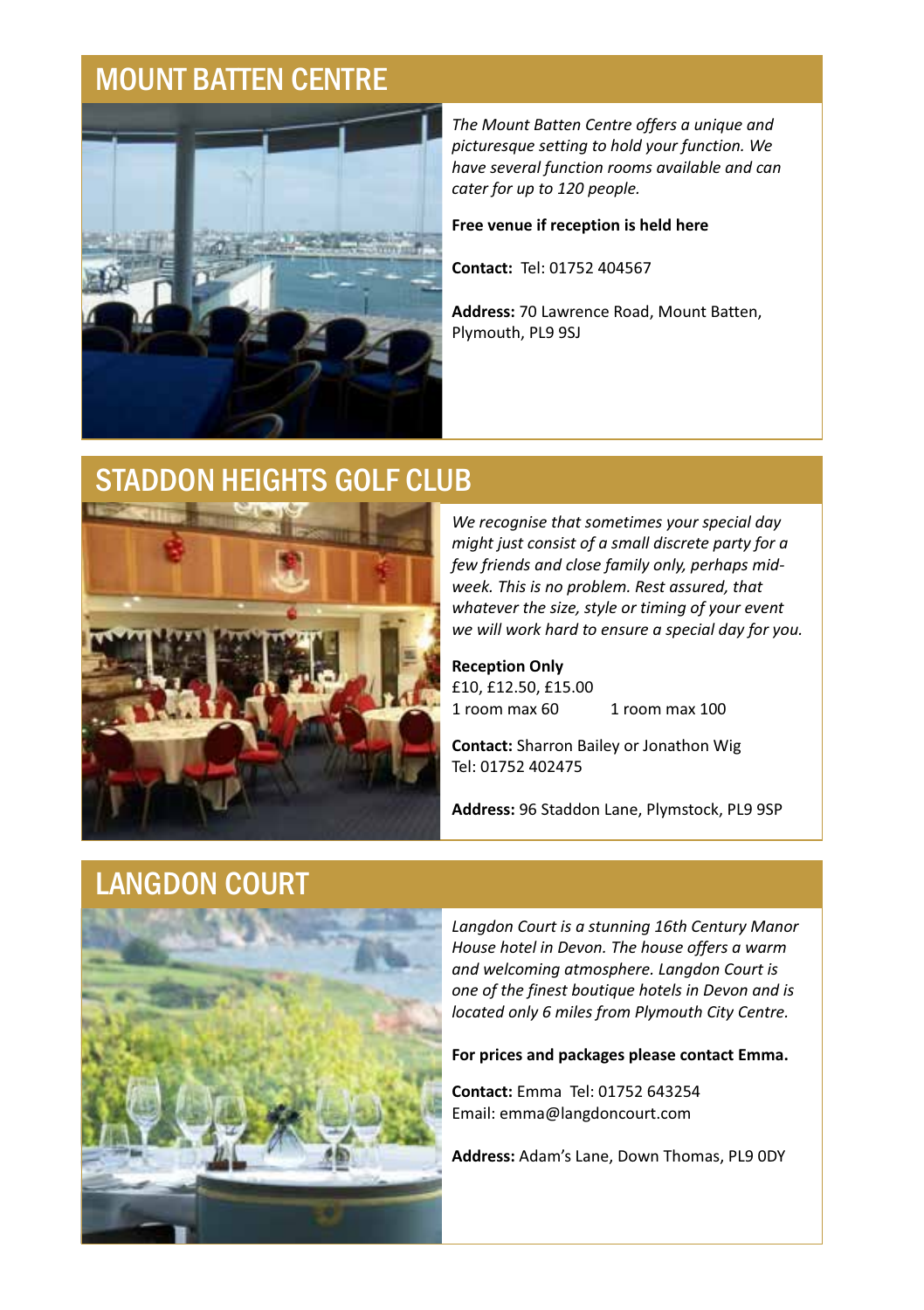# CALSTOCK ARTS CENTRE



*Calstock nestles on the banks of the river Tamar about 20 miles from Plymouth. We are happy to help you plan your event, provide licensed bar & staff, and organise the catering of your choice.*

£200-£300 for all day use **Cost for service only**

**Cost for service if reception is held at venue** Caterers available for additional charge

**Contact:** Sudan Hindaw Tel: 01822 833183 or 01822 832990

**Address:** The Old Chapel, Sand Lane, PL18 9QX.

# THE CARDINALS HATT



*We can provide you with your own private dining area, a secluded table within the bar or use of one of our function suites, all aimed at designing the perfect event for you.*

£150.00 **Cost for service only**

**Cost for service if reception is held at venue** £9.50 per person

**Contact:** Tel: 01752 845888

**Address:** Callington Road, Hatt, Saltash, PL12 6PJ

### THE CORNER FLAG



*Adjacent to the Devon Football Association in Newton Abbot, The Corner Flag is a wonderful location with all the essentials; plentiful and free parking, welcoming atmosphere with great service.* 

#### **Cost of service will vary Free venue hire when holding event here**

**Contact:** Ann Tel: 01626 332077 Email: ann.kemp@devonfa.com

**Address:** Coach Road, Newton Abbot, Devon TQ12 1EJ